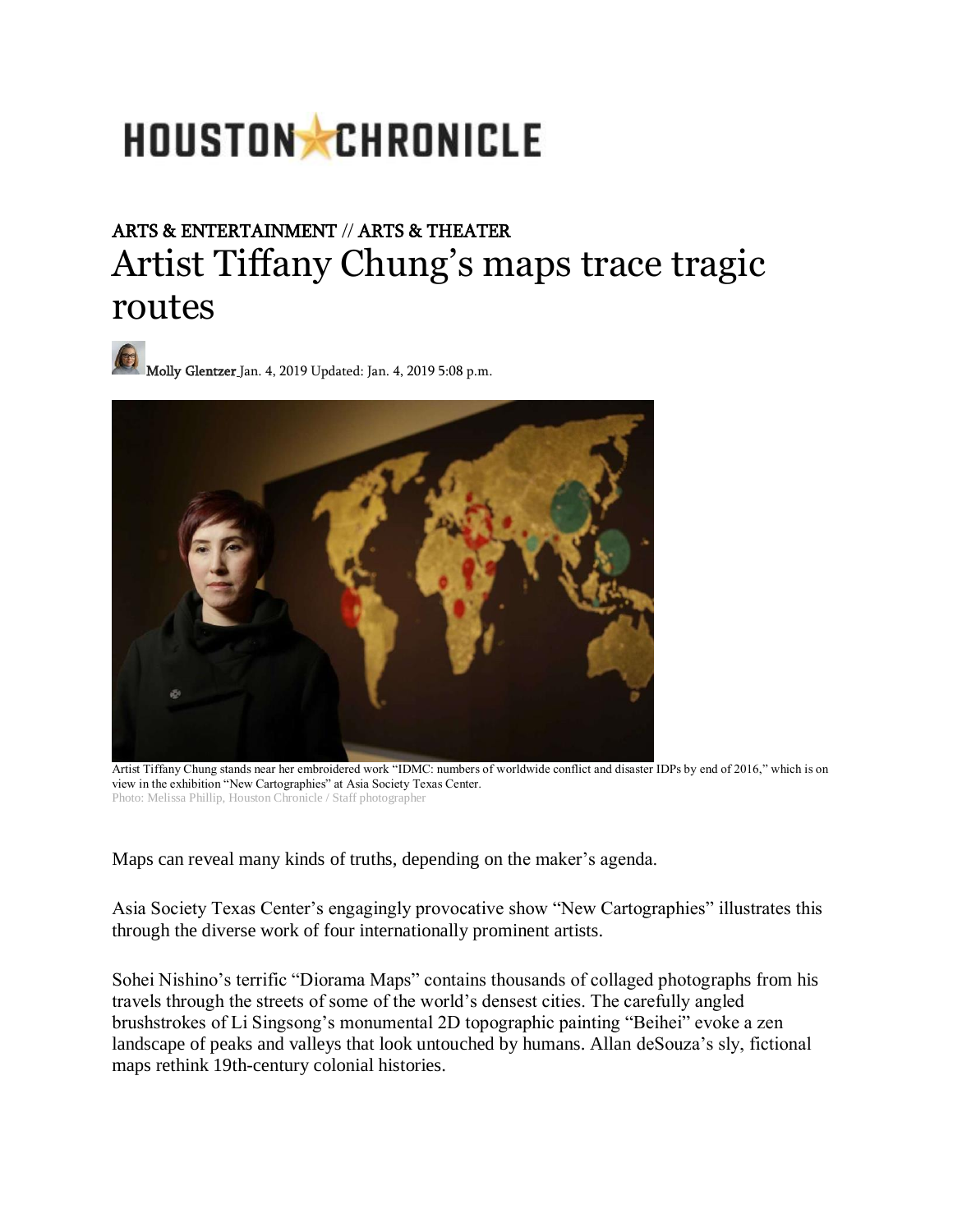And then there are the two rooms of works by Tiffany Chung, who recently moved to Houston.

Her signature cartographic paintings and embroidered canvases — based on reams of data analysis, historical study and field interviews — are as hard-hitting as they are aesthetically pleasing. Examining how human conflicts, urban growth and environmental disasters have impacted people and cultural memory, they trace the routes of refugees and count casualties, among other things, often as a corrective to official accounts.

Chung also creates nuanced and topical sculpture, film and performance. She has participated in most of the major biennials or art fairs in Europe, Asia and the U.S.; and it's a rare year when she isn't juggling shows at major museums.

The Smithsonian Institution commissioned video histories for her upcoming solo "Vietnam, Past is Prologue," which is scheduled to open March 15, assuming it's not postponed by the government shutdown. Meanwhile, her "Thủ Thiêm — An archaeological project for future remembrance" is at Zurich's Johann Jacobs Museum through May 5.

Chung also conducts workshops with refugees and stages panel discussions on global issues that have nothing to do with showing art. "I don't think artists just need to make art anymore," she said. "We do so many things."

#### **Moving to Houston**

Her route to Houston involves a story as layered as her work.

On the surface, there's this: She wanted to be near her parents, who moved to southwest Houston from Los Angeles about nine years ago. She bought a townhome near River Oaks Shopping Center because the wide-open, naturally lit third floor makes a perfect studio.

Further back, some things are harder for her to verbalize.

Chung, 50, doesn't talk much about the home where she grew up during the 1970s and '80s, Vietnam's early postwar years. There's not much to tell, she said.

She was raised by her paternal grandmother while her father, a South Vietnamese helicopter pilot captured in 1971 by the Viet Cong, spent 14 years as a prisoner of war; and her mother, a midwife but a 'traitor' by default, was sent to work in one of the government's harsh economic zones.

Her grandmother's place in Ho Chi Minh City was "just a small house, a typical house in Vietnam," Chung said. "There was so much hardship. People were packed like sardines in tiny houses with so many relatives who ran away from new economic zones. Either you lived in a city illegally or died."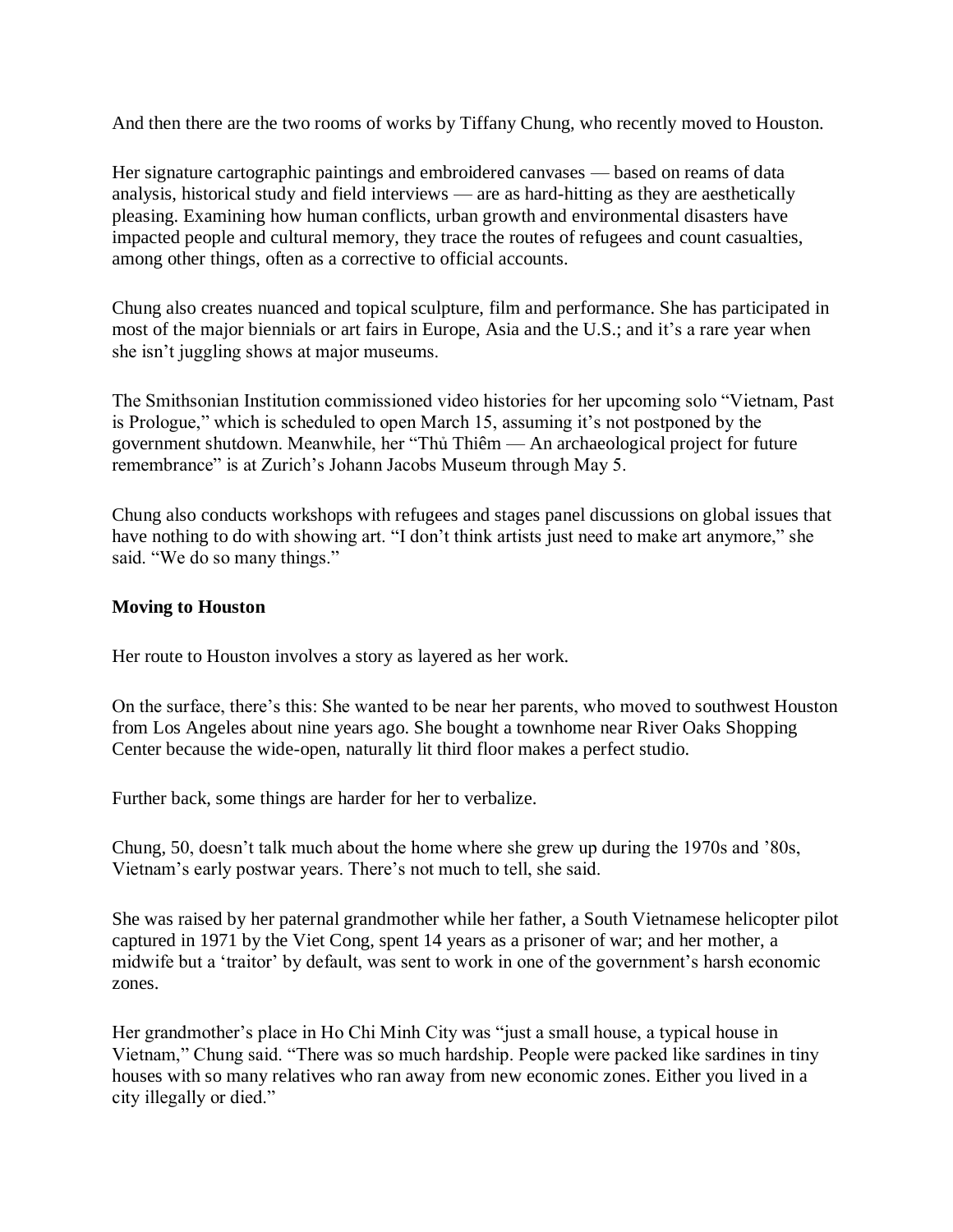Chung had finished high school by the time her family, including her parents, a brother and a sister, made it to California. They were among an estimated 2 million refugees who fled Vietnam after 1975, a diaspora that lasted well into the 1990s.

While the rest of her family embraced life in the U.S., Chung seemed destined to roam. She headed back overseas after earning her MFA in studio practice at the University of California-Santa Barbara, bouncing among Denmark, Japan and Vietnam for the first decade or so of her career.

In a sense, she was fleeing expectations, fed up with being pushed to explore her past in her art. Her early work was Pop-influenced and less politically sensitive. She made Ho Chi Minh City her base in 2007, the year she co-founded the independent, nonprofit contemporary art collective Sàn Art with Dinh Q. Lê, Tuan Andrew Nguyen and Phunam of the Propeller Group.

"When I came back to Vietnam, it was refreshing at first because nobody talked about it. The war was just a memory. I didn't have to deal with it," she said. "But soon enough, it started to feel really strange."

## **Vietnam clamps down**

The history she knew — and she thought everyone knew — had been erased. Vietnam's government still doesn't acknowledge its postwar diaspora. "It's not part of the national narrative," Chung said. "It's never been recorded in their official history, and they don't talk about it or teach it in schools."

So — how could she not? — she began to focus on hidden histories. She was already examining how urban development projects in Ho Chi Minh City were displacing people — work that led to the creation of her first maps and her anthropological approach to research. She had not set out to make maps, but the technique proved useful.

"I never start with a grand plan," she said. "I start doing something small, and it keeps growing because I cannot stop."

She launched her still ongoing "The Vietnamese Exodus Project" as a quiet protest against what she calls "politically driven historical amnesia." Early on, she boldly commissioned young artists to make drawings based on vintage photographs of Vietnamese refugees in Asian asylum camps, so that they would learn to ask questions.

Nothing happens legally in Vietnam without permits — even art exhibits must be approved. And the more celebrated Chung's work became, the harder she had to work to outwit censors literally staying ahead of them, say, when a crew from Bloomberg came to film a documentary about her. Once, trying to cross into Cambodia, she was denied exit. "It happens all the time; either that, or you are refused entry, or they detain you at the airport," she said.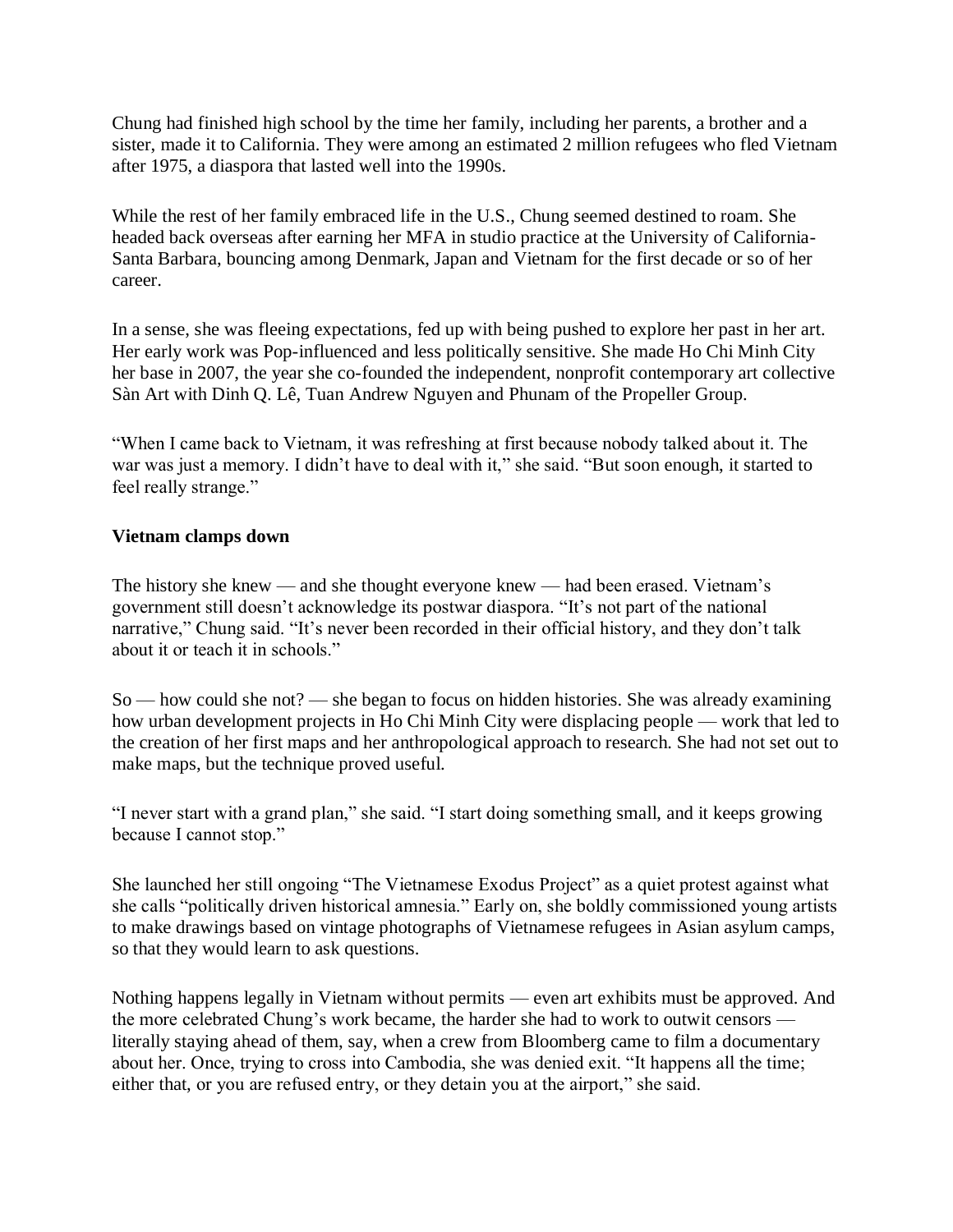Then in 2017, Vietnamese diplomats pressured a Japanese organization to pull Chung's work from a major museum survey in Tokyo. "Living in Vietnam, everything is censored there. But to be censored in another country — that is something unheard of," she said. "It was a big blow. I learned a lot about cultural diplomacy and about us being artists living in a region where there's no support from the governments."

Although she still had an international platform, she feared more and tougher retribution at home, so Chung packed up her studio and left. "It was just the last straw," she said. "I was tired

## **Allying with Syrians**

This is not the story she really wants to share. "I am not interested in that rhetoric of hardships in the region," she said. "My work is not about that. That is just something you deal with, coming in. And when you can't deal with it anymore, you leave."

She declined interviews after the Tokyo incident because she didn't want to embarrass the Japanese curators or be thought of first as a censored artist, detracting from the work.

Her art speaks volumes enough, eloquently and subtly.

The paintings on vellum — a deliberately slippery and semi-transparent medium — collapse time with layers based on different periods of history. Chung's punctured, embroidered canvases sparkle with metallic threads, grommets and baubles — as precise as her vellum pieces but more metaphorically loaded by the medium of needlecraft, which implies the strength and silent power of women, and acts of endurance and waiting.

Chung's compelling 2010 installation "scratching the walls of memory" suggests a classroom with a single desk. It was inspired by an old building in Hiroshima's Fukuromachi Elementary School compound, where scrawled messages were uncovered in 2002 as the space was being made into a museum.

Chung envisions her setting as a space where survivors of a number of 20th-century conflicts have left fragments of painful narratives, with text embroidered on cloth satchels crafted from recycled army tents or written neatly on handmade chalkboards.

She undertook that piece to put her family's story into context and see a bigger picture of forced migrations. But it was unusually personal — revealing, for example, how her mother had stood alone in the fog, pining for Chung's father as she peered across the 17th Parallel.

That stirred up such raw feelings, Chung abandoned Vietnam-based work for a while. She started two other projects that also continue to evolve — one based on the Syrian refugee crisis and another examining histories of global migration.